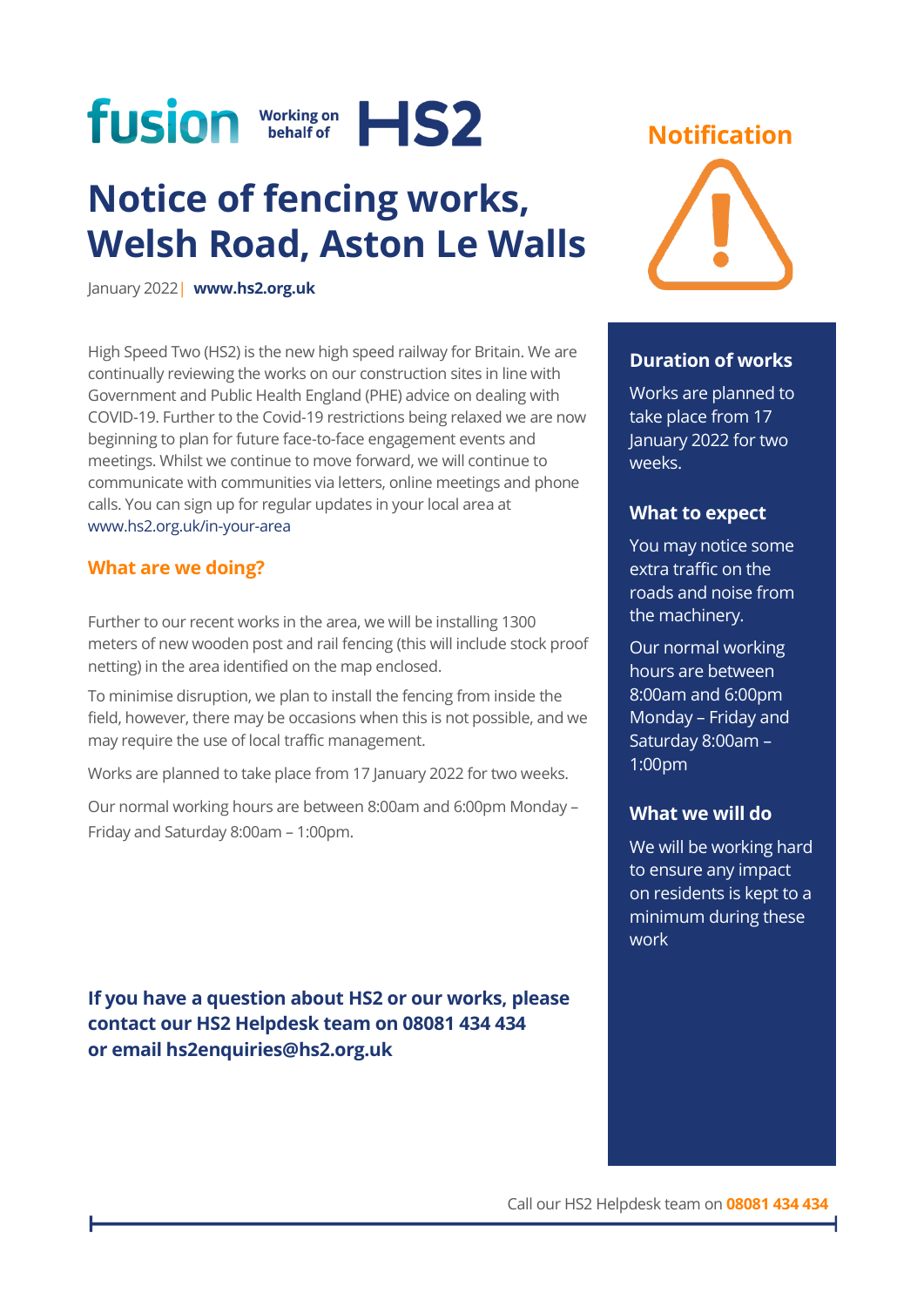# **Notice of fencing works, Welsh Road, Aston Le Walls**

**Notification**

**www.hs2.org.uk**

**Location of fencing works** 



Contact our HS2 Helpdesk team on **08081 434 434**